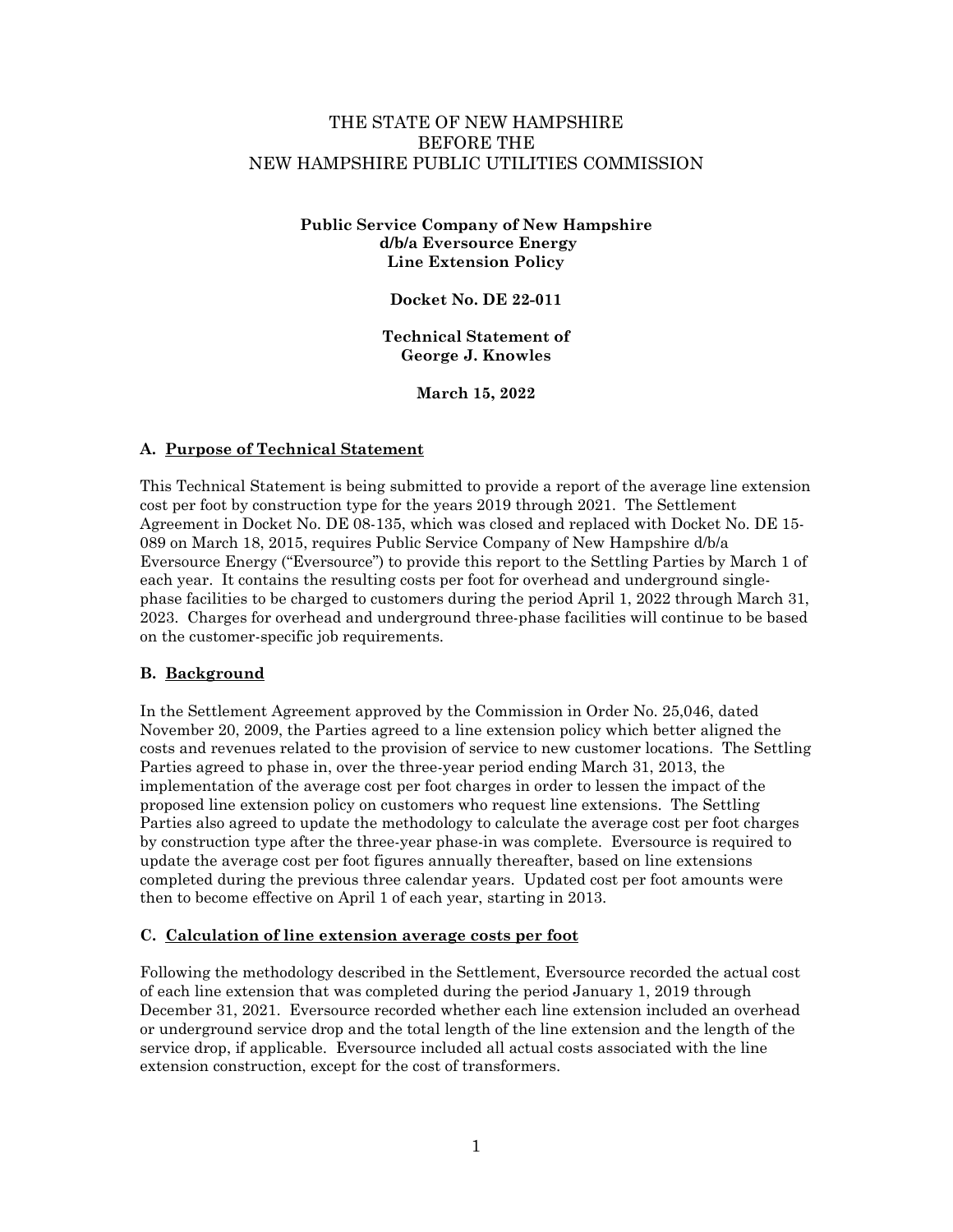From this total population of line extensions, the following types of line extensions were eliminated from the database: 1) Temporary services; 2) Distributed generation services; 3) Services not associated with new construction (upgrades); 4) Customer built line extensions; 5) Three-phase construction; 6) Combination of overhead and underground construction; 7) More than one service on the project; 8) Footage greater than one mile; 9) Non-standard billing codes; 10) Private work; and 11) Any line extensions where the actual charges were greater than three times the estimate.

This data set was then separated into two categories: overhead single-phase construction and underground single-phase construction. To eliminate outliers using a statistical approach, the line extensions in each category were analyzed to remove line extensions having an average cost per foot greater than three standard deviations from the category average. In a normal probability distribution, 99.7% of the population values are within 3 standard deviations from the population average, while 0.3% are outside of 3 standard deviations. Eversource considered those line extensions with cost per foot figures outside of this boundary as outliers for this analysis, and did not include them in the calculation of the average cost per foot figures.

Finally, line extension costs for 2019 and 2020 were adjusted to the 2021 level, using the annual average Consumer Price Index, all urban customers, northeast region, all items, not seasonally adjusted, as published by the Bureau of Labor Statistics of the U.S. Department of Labor.

Attachment GJK-1 shows the calculation of the average cost per foot rates for overhead single-phase construction and underground single-phase construction. As shown, 184 actual line extensions were included in the overhead single-phase calculation, and 574 line extensions were included in the underground single-phase calculation.

# **D. Comparison between current and revised charges**

Based on the updated calculations, the cost per foot for single-phase overhead line extensions will increase \$0.87, from \$29.69 to \$30.56, on April 1, 2022. The cost per foot for single-phase underground line extensions will increase \$1.60, from \$16.64 to \$18.24. Charges for threephase overhead and underground line extensions will 1continue to be based on customerspecific job requirements.

|                            | Rate Effective Date  |               |
|----------------------------|----------------------|---------------|
|                            | <u>April 1, 2021</u> | April 1, 2022 |
| Overhead, Single-Phase     | \$29.69              | \$30.56       |
| Underground, Single-Phase  | \$16.64              | \$18.24       |
| Years included in analysis | 2018 - 2020          | 2019 - 2021   |

The table below displays the costs per foot calculated for rates effective April 1, 2020 and April 1, 2022.

# **E. Revised Tariff Pages**

Eversource has enclosed revised tariff pages, in both clean and "black-lined" versions, incorporating the revised line extension amounts described above. Since this filing is made in compliance with a settlement previously approved by the Commission, Eversource